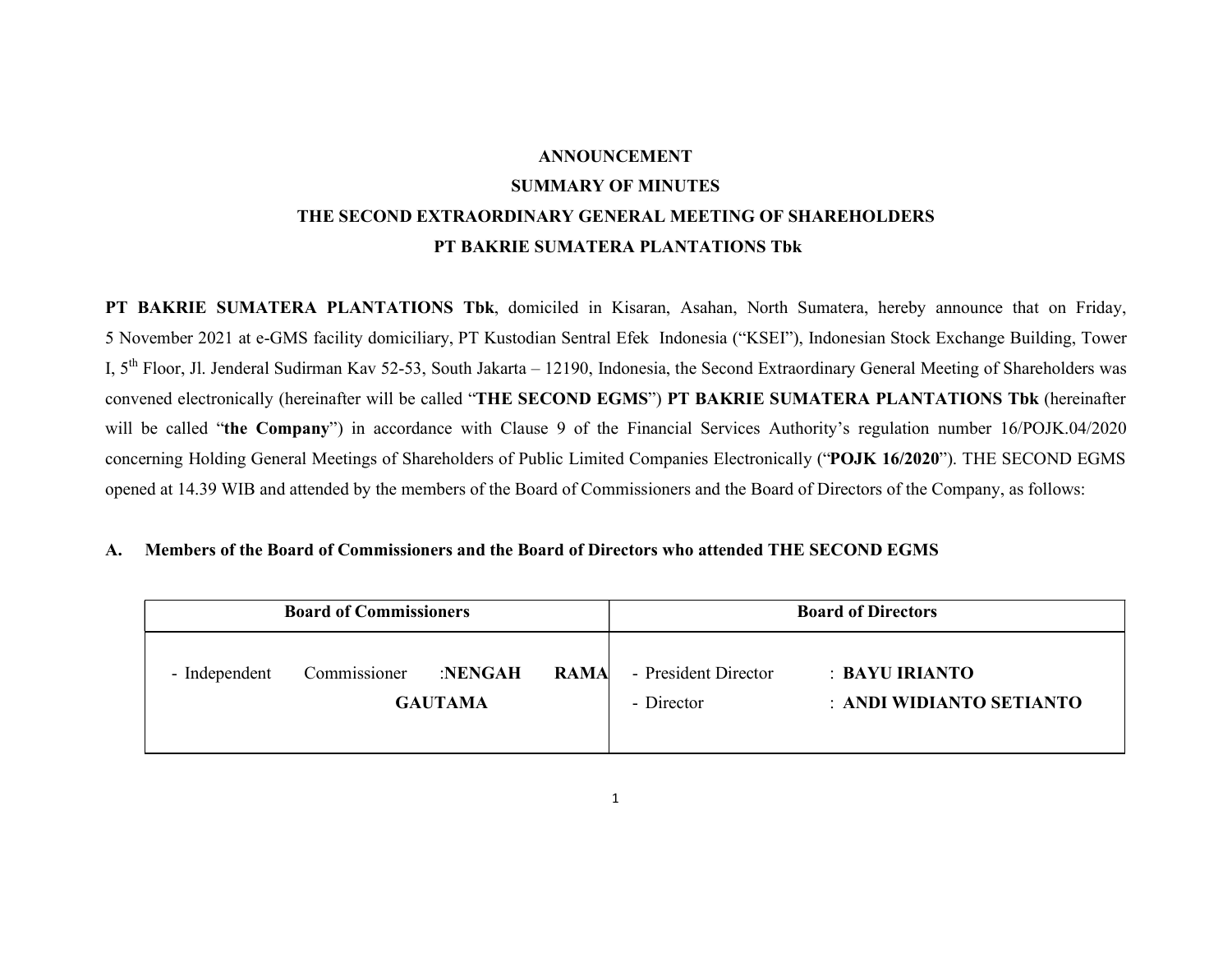#### B. THE SECOND EGMS Procedure:

- a. On 19 October 2021, the Company has held Extraordinary General Meeting of Shareholders ("THE FIRST EGMS"), however did not meet the attendance quorum, as stipulated in Clause 42 (a) of the Financial Services Authority's regulation number 15/POJK.04/2020 concerning Planning and Holding General Meetings of Shareholders of Public Limited Companies ("POJK 15/2020") and Clause 12 (1) of the Company's Article of Association, therefore THE FIRST EGMS could not be held;
- b. Submitting the summary of minutes of THE FIRST EGMS on 21 October 2021 through eASY.KSEI website, the Indonesia Stock Exchange website, and the Company's website at www.bakriesumatera.com;
- c. Submitting the Invitation to THE SECOND EGMS on 29 October 2021 through eASY.KSEI website, the Indonesia Stock Exchange website, and the Company's website at www.bakriesumatera.com.

## C. THE SECOND EGMS Agenda:

- Approval on amendments of the Articles of Association of the Company to conform with the Indonesia Financial Services Authority Regulations (POJK) Number 15/POJK.04/2020 and Number 16/POJK.04/2020.